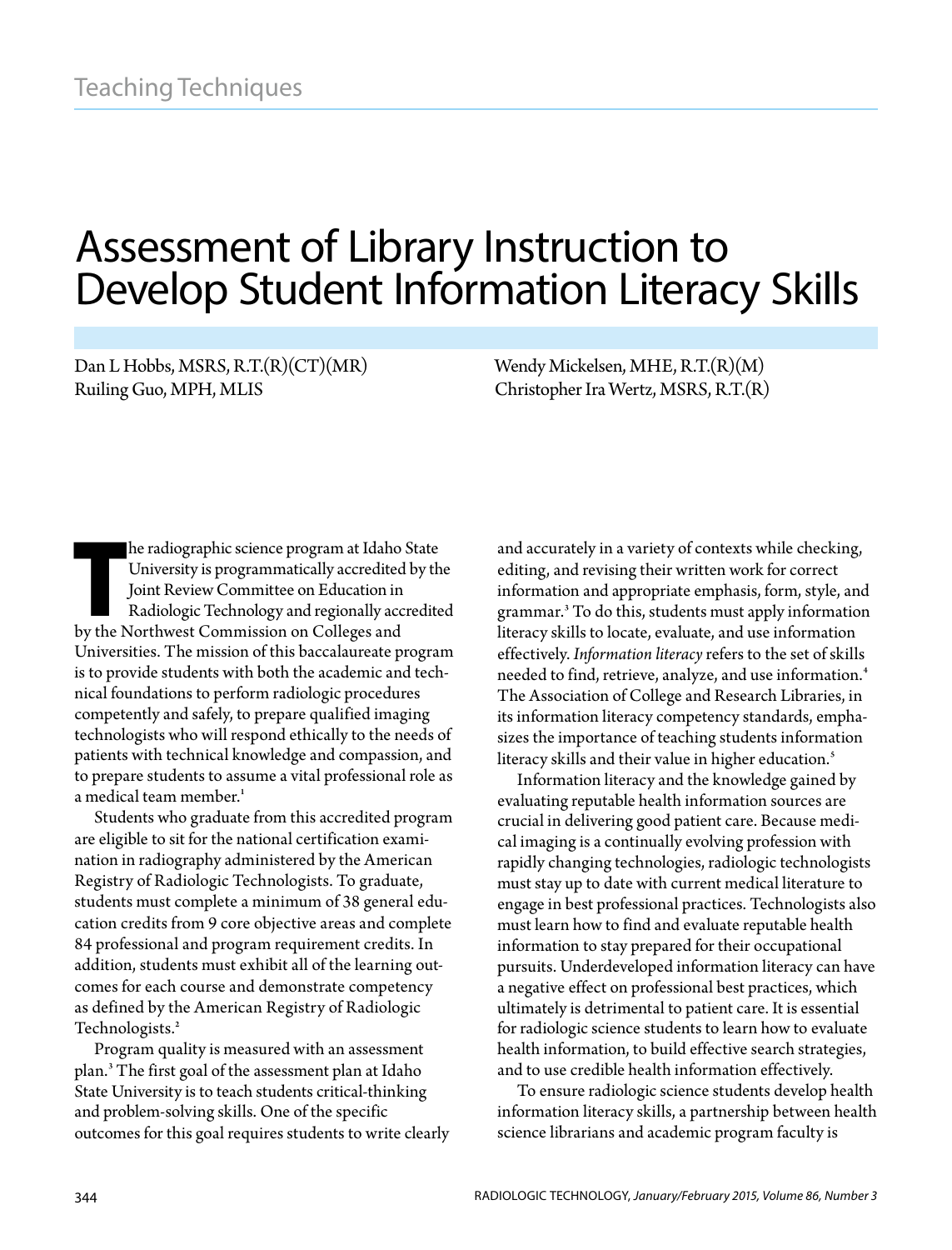Hobbs, Guo, Mickelsen, Wertz

crucial. For several years, a health science librarian has provided the Idaho State University radiologic science students with library instruction to enhance student information literacy skills. Library instruction assures that information literacy is fully incorporated into the radiologic science curriculum. The purpose of this study was to assess student skills and knowledge of information literacy and their self-reflections before and after the library instruction.

# **Literature Review**

According to the Association of College and Research Libraries, an information literate individual is able to $\mathfrak{h}:$ 

- Determine the extent of information needed.
- Access and critically evaluate the needed information effectively and efficiently.
- Incorporate selected information into his or her knowledge base.
- Use information effectively to accomplish a specific purpose.
- Understand the economic, legal, and social issues surrounding the use of information.
- Access and use information ethically and legally.

The Association of College and Research Libraries suggests incorporating information literacy across curricula, in all programs and services, and throughout the students' tenure at the university. To do this requires the collaborative efforts of faculty, librarians, and administrators.

Studies show that health science librarians and health science faculty have established collaborative relationships in teaching information literacy to students majoring in medicine, pharmacy, occupational therapy, physical therapy, and nursing. $6-10$  The results of these studies indicated that library instruction confirmed improved student information literacy skills. However, few publications report on collaborative efforts between health science librarians and radiologic science faculty to improve radiologic science students' information literacy skills and knowledge.

Evidence of student self-perceptions and library learning outcomes can be collected in many ways, including measuring performance, attitudes, and behavior. Schilling and Applegate conducted a literature review to explore the best methods for evaluating educational effectiveness. They compared the efficacy of

traditional measures used to assess library instruction and examined the benefits and drawbacks of assessment measures.<sup>11</sup> The results of their review showed that affective surveys are the most frequently used tool for assessing library instruction and measuring respondents' attitudes and perceptions, including what they think, feel, or believe about library research, training experience, and their searching skills.<sup>11</sup>

Schilling and Applegate also indicated that affective measures are important because user satisfaction and self-confidence affect how people use information and develop information literacy skills. However, questions arise as to whether self-described knowledge and search skills match actual abilities. In addition, some people question the methods used to measure real student learning outcomes.<sup>11</sup> Schilling and Applegate suggest that common affective measures such as questionnaires and self-reporting skills surveys are subjective and unreliable measures of skills and knowledge.<sup>11</sup> However, others think that practical exercises and tests can be used to demonstrate applied skills and measure the quality of library instruction. For instance, several researchers used pretests and posttests to measure differences in student learning outcomes before and after library instruction.<sup>6,11-15</sup> Their results showed that testing is an objective way to measure student skills or knowledge before and after library instruction.

# **Methods**

### *Research Questions*

The purpose of this study was to measure the effectiveness of library instruction on student learning outcomes in terms of demonstration of student information literacy skills and self-confidence in using these skills. Based on the literature review and the purpose of the study, 4 research questions were determined:

- **Does library instruction increase radiologic science** student learning outcomes in information literacy?
- Are there any differences in student knowledge scores of information literacy before and after library instruction?
- Are there any changes in radiologic science student self-reflections after library instruction?
- Do students improve the level of their confidence and comfort as their information literacy knowledge scores increase?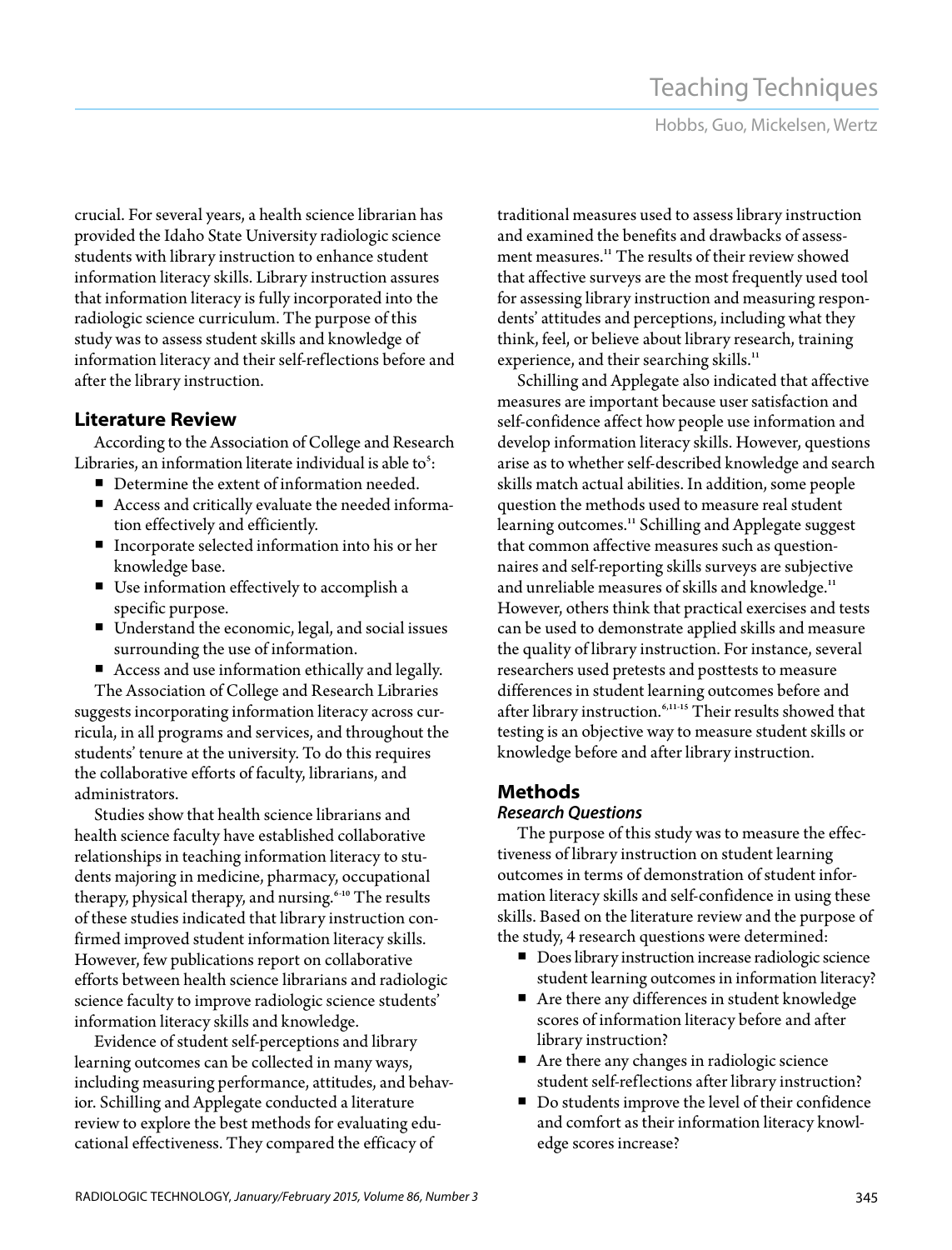# Teaching Techniques

Assessment of Library Instruction to Develop Student Information Literacy Skills

#### *Study Population and Settings*

The target population of this study was senior undergraduate students in the radiologic science program in the Kasiska College of Health Professions at Idaho State University. Seventeen students voluntarily participated in this study, which took place at the Idaho Health Sciences Library at Idaho State University in Pocatello, Idaho. The institutional review board granted approval for this study.

#### *Research Design*

A quantitative research method was used in this study to assess the differences in learning outcomes among radiologic science students before and after library instruction. In addition, student self-reflections on confidence and comfort in using library resources and services were assessed. This study consisted of a 120-minute hands-on library instruction and workshop session, which included pretest and posttest methods, culminating in a self-reflection survey.

The pretest, posttest, and self-reflection survey instrument were developed by the health science librarian and radiologic science faculty based on the information literacy standards described by the Association of College and Research Libraries and the radiologic science program core curriculum competencies and student learning outcomes. The pretest and posttest included 10 items that measured student information literacy skills. The self-reflection survey contained 7 items that identified student self-perceptions on the use of library information resources and services for their academic studies in the radiologic sciences. Both instruments were validated by conducting a pilot test among health science students.

#### *Data Collection and Analysis*

A baseline of student knowledge and skills in information literacy and self-perceived library research skills and confidence in these skills was obtained via the pretest, posttest, and self-reflection surveys. After students completed the pretest and self-reflection survey, they were given library instruction on planning literature searches, developing search strategies, searching healthrelated and medical-related databases to locate radiologic science literature, evaluating quality of information, and using EndNote, a software program that allows

users to format references in different citation styles (Thomson Reuters). Instruction was provided to demonstrate methodology in finding peer-reviewed articles in professional journals. During the library instruction, students completed hands-on exercises to practice what they learned. After finishing the exercises, students completed the posttest and self-reflection survey.

All pretests, posttests, and self-reflection surveys were collected, and the data were entered into an Excel spreadsheet (Microsoft), and then exported to IBM SPSS Statistics 21.0. Frequency and descriptive statistical analyses were performed, and a paired sample test was conducted to compare the different means of student pretest and posttest scores.

#### **Results**

Of the 17 students who participated in this study, 12 students (70.6%) self-reported that they had not attended library workshops previously; however, 5 students (29.4%) had received previous instruction.

#### *Pretest and Posttest Scores*

Ten items tested student knowledge and skills in developing information search strategies, locating journal articles, selecting and searching databases, using citation style, and general library services, including an interlibrary loan service. Following library instruction and hands-on practice, students' posttest correction scores showed a significant increase in database selection (47.1%), database searching (64.7%), and a moderate increase in access to the journal articles (29.4%), search strategies (17.7%), and citation components (17.7%).

In contrast, some scores in the test items, such as characteristics of references and general citation styles, did not show a significant increase because students had this knowledge before attending the library instruction. **Table 1** provides details about the pretest and posttest results.

The statistical results showed that the total average score of student knowledge before library instruction was 66.47%. In contrast, the total average score of student knowledge after library instruction was 91.18%. A statistically significant difference in student learning outcomes before and after the library instruction was evident (*P* .001) (see **Table 2**).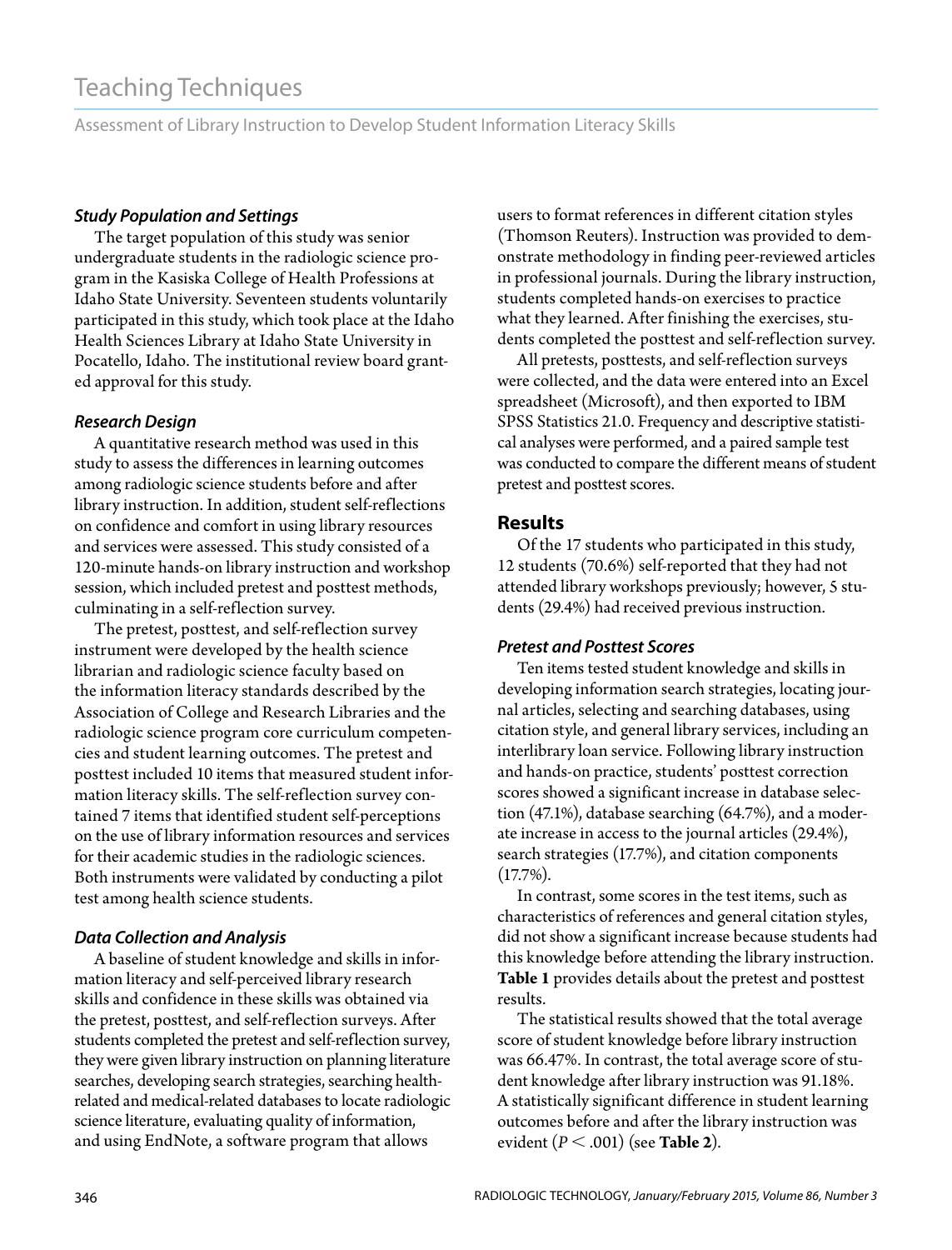Hobbs, Guo, Mickelsen, Wertz

#### Table 1

2 Database search skills (activity)

3 Interlibrary loan service

4 Search strategies (Boolean)

5 Peer-reviewed journals

6 Characteristics of references

components

10 Citation

Item No. Item

| <b>Self-Reflection Assessment Outcomes</b> |  |
|--------------------------------------------|--|

**Raw Data from Pretest and Posttest**

Pretest Correct

1 A-Z journal list 70.6% 29.4% 100.0% 0.0%

7 Search concepts 94.1% 5.9% 100.0% 0.0% 8 Citation style 100.0% 0.0% 100.0% 0.0% 9 Database selection 17.6% 82.4% 64.7% 35.3%

Pretest Incorrect

Posttest Correct

29.4% 70.6% 94.1% 5.9%

58.8% 41.2% 64.7% 35.3%

82.3% 17.7% 100.0% 0.0%

82.3% 17.7% 88.2% 11.8%

100.0% 0.0% 100.0% 0.0%

64.7% 35.3% 82.4% 17.6%

Posttest Incorrect

The self-reflection assessment included 7 items that measured student confidence and comfort in information literacy knowledge and skills. Three items showed a statistically significant difference:

- Students were more confident about how to access search databases and obtain research articles in the radiologic sciences ( $P < .001$ ).
- Students felt more knowledgeable about correctly citing references using American Medical Association citation style ( $P < .001$ ).
- Students felt more comfortable with identifying the various parts of a journal citation ( $P < .001$ ).

Overall, a statistically significant difference was seen in student self-reflections before and after the library instruction ( $P < .001$ ). **Table 3** contains detailed results.

#### **Discussion**

The health science librarian and radiologic science program faculty members established a cooperative relationship with a goal to increase student learning in information literacy. This collaborative effort answered the first 2 research questions. Information literacy

training does increase student learning and provides skills needed to acquire information literacy. The results of this study were consistent with studies conducted by other researchers using pretests and posttests.<sup>11-15</sup>

Regarding the other 2 research questions posed in this study, results showed that self-reflection scores increased as information literacy increased.

Schilling and Applegate stated that in a wellrounded evaluation system, both formative and summative assessment are essential, and the longitudinal summative assessment of practical skills is the truest measure of learning.<sup>12</sup> A formative survey is used for measuring student perceptions on their confidence, comfort, and attitudes. A summative survey is used for measuring student knowledge and skills. In this study, both formative and summative assessments were used to measure student learning outcomes at the beginning and the end of library instruction. A significant change in students' perceived knowledge and their overall progress in information literacy skills were identified.

Students usually self-report that they feel more confident in their information literacy following library instruction. However, increase in confidence does not always correlate with actual increase in knowledge. Nonetheless, the findings of this study support the statement that student confidence and comfort increased as their knowledge and skills increased.

#### *Implications for Practice*

Some implications of this study were identified by the health science librarians and radiologic science faculty. The collaboration resulted in students becoming more literate in information technology. Collaborative teaching between health science librarians and radiologic science faculty is an effective way of educating radiologic science students in information literacy. Eventually, students applied the skills they learned to write a research paper or case report. (These papers are available online at [http://www.isu.edu/radsci/student](http://www.isu.edu/radsci/student_research13.shtml) [\\_research13.shtml.\)](http://www.isu.edu/radsci/student_research13.shtml)

Another implication for further research is that both formative and summative assessments are necessary to measure student learning outcomes accurately. Both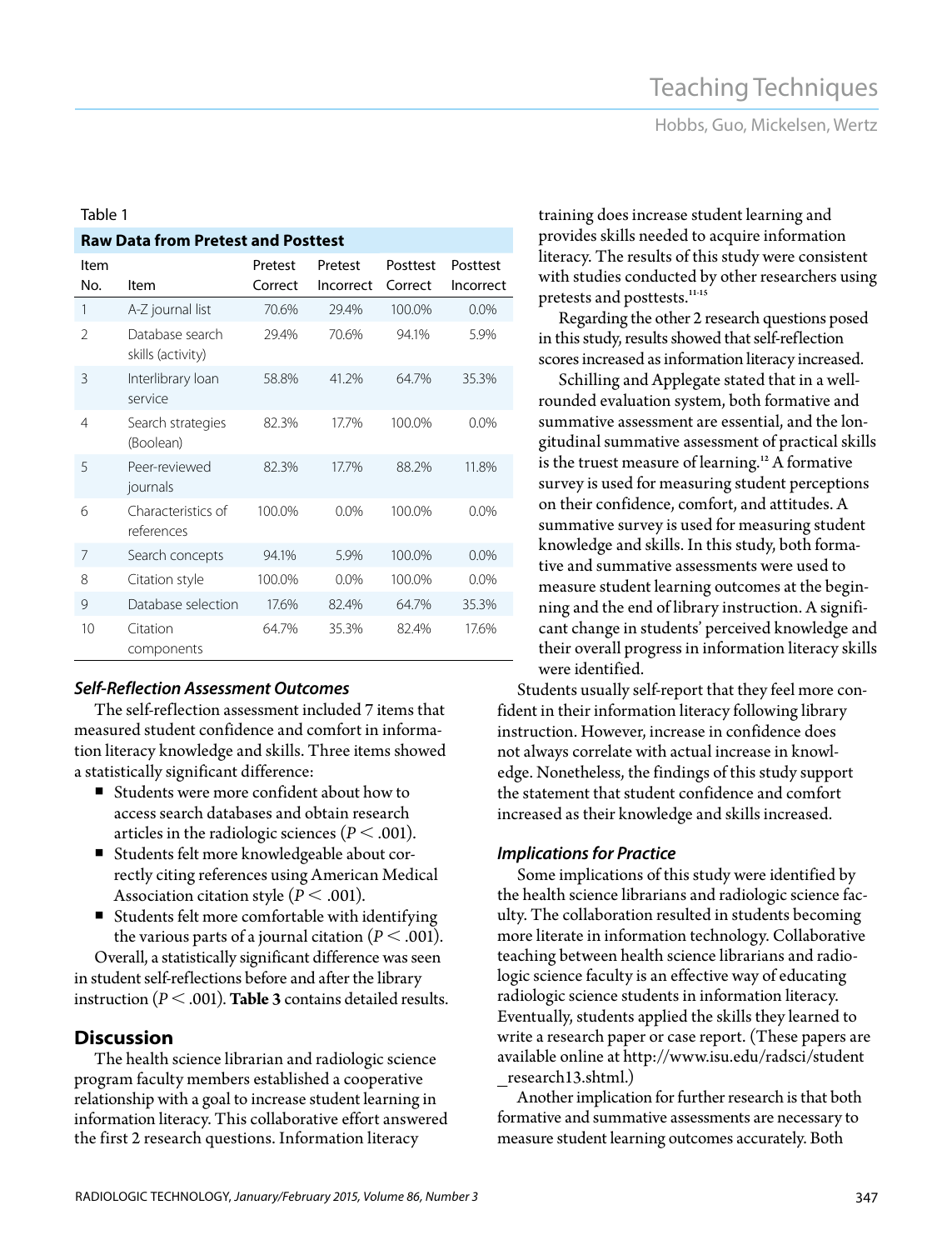# Teaching Techniques

Assessment of Library Instruction to Develop Student Information Literacy Skills

#### Table 2

| <b>Pretest and Posttest Paired Samples Statistics</b> |          |                           |       |    |         |  |  |  |
|-------------------------------------------------------|----------|---------------------------|-------|----|---------|--|--|--|
| Pair                                                  | Mean     | <b>Standard Deviation</b> |       |    | P Value |  |  |  |
| Pair 1: Total Pretest-Total Posttest                  | $-24706$ | 15 858                    | -6424 | 16 | .001    |  |  |  |

#### Table 3

| Self-Reflection Assessment Results <sup>®</sup> |                                                                                                                                         |                 |                  |         |  |  |  |
|-------------------------------------------------|-----------------------------------------------------------------------------------------------------------------------------------------|-----------------|------------------|---------|--|--|--|
| ltem                                            |                                                                                                                                         | Pretest<br>Mean | Posttest<br>Mean |         |  |  |  |
| No.                                             | Self-Reflections                                                                                                                        | Score           | Score            | P Value |  |  |  |
| 1                                               | I am very confident about<br>how to access databases<br>and obtain referred research<br>articles in radiologic sciences.                | 2.18            | 3.76             | .001    |  |  |  |
| 2                                               | I am very knowledgeable<br>about correctly citing<br>references using AMA cita-<br>tion style used in written<br>papers for my classes. | 1.82            | 3.71             | .001    |  |  |  |
| 3                                               | I am comfortable with<br>identifying the various<br>parts of a journal citation.                                                        | 2.59            | 3.82             | .001    |  |  |  |
| 4                                               | I do not think it is impor-<br>tant to obtain knowledge<br>about conducting library<br>searches because I already<br>know how to do it. | 1.53            | 1.76             | .305    |  |  |  |
| 5                                               | The thought of having to<br>conduct a literature search<br>scares me.                                                                   | 2.59            | 2.53             | .873    |  |  |  |
| 6                                               | The thought of having to<br>write a paper and support<br>my opinions based on<br>existing research is very<br>intimidating to me.       | 2.94            | 2.59             | .145    |  |  |  |
| 7                                               | Plagiarism has not occurred<br>as long as I provide a refer-<br>ence cited in my paper.                                                 | 3               | 3.59             | .296    |  |  |  |

*Abbreviation: AMA, American Medical Association.* a

*A 5-point Likert scale was used in the survey, and a Wilcoxon signed rank test was performed.*

types of assessments were used in this study to measure the effectiveness of library instruction on student learning: a pretest, posttest, and a self-reflection survey. Combining these assessments allows researchers to measure both student self-perceptions and their actual information literacy skills.

#### *Limitations and Future Study*

There are 2 major limitations to this study. First, the sample size was small. Therefore, the results could not be generalizable to all radiologic science students or students of other health professions. Second, library instruction was given to students once, and its effectiveness was measured immediately following the workshop. Long-term efficacy of the library instruction and student retention of knowledge concerning information literacy was not measured.

A follow-up assessment 6 months after the initial library instruction will be conducted to evaluate students' long-term knowledge retention. The resulting study will include an analysis of methods for retaining skills and knowledge required for information literacy.

### **Conclusion**

This study showed that providing library instruction to students increased their skills and knowledge in health information literacy. Outcomes demonstrated a significant increase in database selection skills and searching strategies, with a moderate increase in students' ability to access peer-reviewed journal articles and cite them properly.

The study also demonstrated that the library instruction affected student learning and confirmed that students were more confident about accessing research and felt more knowledgeable about citing in American Medical Association style and identifying the various components of a citation.

In addition, there was a measurable increase in confidence and comfort in students' knowledge regarding